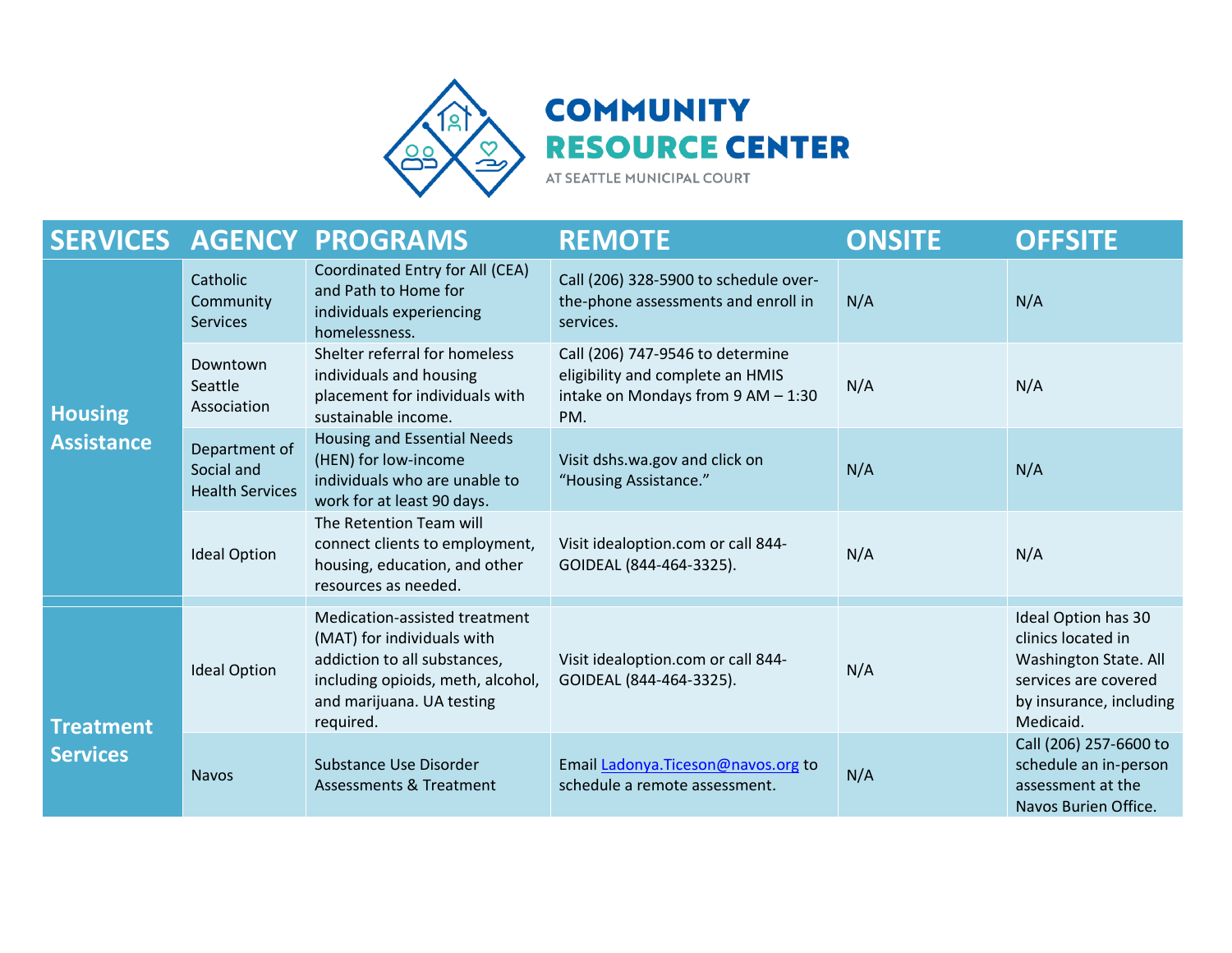

## **COMMUNITY RESOURCE CENTER**

AT SEATTLE MUNICIPAL COURT

| <b>SERVICES</b>                     | <b>AGENCY</b>                                         | <b>PROGRAM</b>                                                                                                                                                                                      | <b>REMOTE</b>                                                                                                                                                             | <b>ONSITE</b>                                                                                                                   | <b>OFFSITE</b>                                                                                                              |
|-------------------------------------|-------------------------------------------------------|-----------------------------------------------------------------------------------------------------------------------------------------------------------------------------------------------------|---------------------------------------------------------------------------------------------------------------------------------------------------------------------------|---------------------------------------------------------------------------------------------------------------------------------|-----------------------------------------------------------------------------------------------------------------------------|
| <b>Treatment</b><br><b>Services</b> | <b>Hepatitis</b><br>Education<br>Project              | <b>STEP Clinic</b><br>(buprenorphine/MOUD),<br>Syringe Services Program, and<br>Viral Hepatitis Vaccines.                                                                                           | Call (206) 732-0311 or email<br>Mandy@hepeducation.org.                                                                                                                   | N/A                                                                                                                             | Vaccinations and<br>syringe services are<br>offered Tues thru<br>Thurs $1 - 5$ PM in<br>HEP's parking lot.                  |
| <b>Employment</b>                   | Downtown<br>Seattle<br>Association                    | Employment placement and<br>resources for individuals<br>experiencing homelessness.                                                                                                                 | Contact Tamika Alston by calling (206)<br>747-9546 on Mondays from 9 AM -<br>1:30 PM.                                                                                     | N/A                                                                                                                             | N/A                                                                                                                         |
|                                     | Seattle<br>Goodwill                                   | Job training and education,<br>career exploration, open labs,<br>and support services.                                                                                                              | Click here to learn more, call (206)<br>860-5755 or email<br>Elizabeth.Acorda@seattlegoodwill.org.                                                                        | Seattle Job Training<br>Center (700 Dearborn<br>Place S.)                                                                       | N/A                                                                                                                         |
|                                     | <b>Urban League</b>                                   | Career Bridge is for anyone 18<br>years of age or older and is<br>authorized to work in the US.<br>Participants can obtain three<br>industrial certifications: OSHA,<br>first aid.CPR, and flagger. | Currently offered remotely. Complete<br>an interest form online to enroll in the<br>virtual Career Bridge program at<br>jotform.com/ULMS/career-bridge-<br>interest-form. | Six weeks, Monday<br>through Friday from<br>$10$ AM $-$ 2 PM at the<br>CRC (contingent upon<br># of interested<br>participants) | N/A                                                                                                                         |
| Food, Cash,<br>and Medical          | Department of<br>Social and<br><b>Health Services</b> | DSHS Food, Cash & Medical for<br>low-income individuals.                                                                                                                                            | Visit dshs.wa.gov and click on "Food,<br>Cash, & Medical" to apply online.                                                                                                | N/A                                                                                                                             | <b>EBT card replacement</b><br>or issuance is offered<br>at local offices by<br>appointment only via<br>$(1-877)$ 501-2233. |
|                                     | <b>YWCA</b>                                           | Health insurance enrollment,<br>referrals to health clinic, finding<br>a doctor or a dentist, eye exam<br>and eyeglasses vouchers.                                                                  | Email HA_referrals@ywcaworks.org or<br>call (206) 461-4420 to schedule a<br>remote appointment with an HCA<br>Community Health Worker.                                    | N/A                                                                                                                             | In-person<br>appointment can be<br>scheduled after intake<br>screening.                                                     |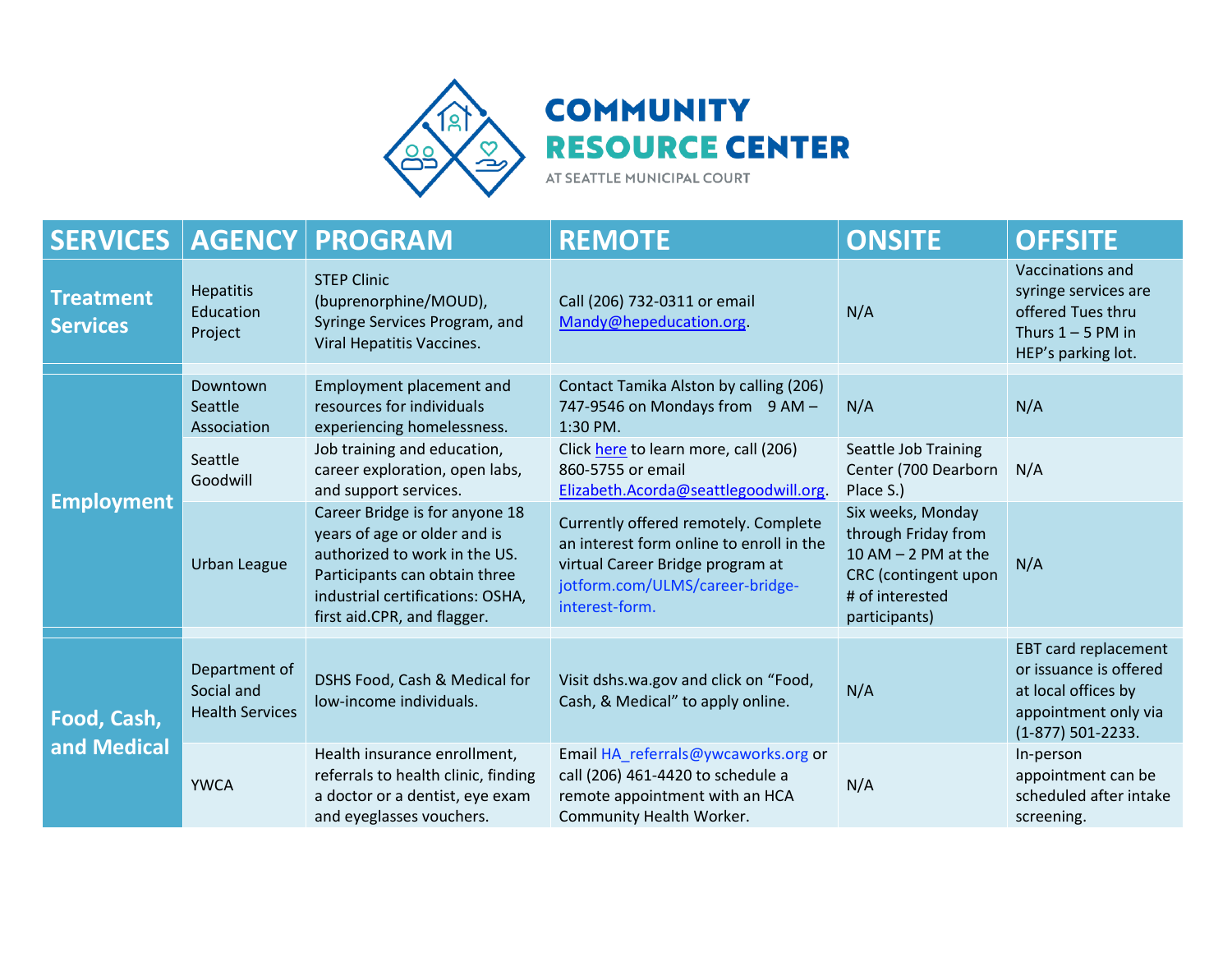

## **COMMUNITY RESOURCE CENTER**

AT SEATTLE MUNICIPAL COURT

| <b>SERVICES</b>                                           | <b>AGENCY</b>                               | <b>PROGRAM</b>                                                                                                                                       | <b>REMOTE</b>                                                                                                                      | <b>ONSITE</b>                                                  | <b>OFFSITE</b> |
|-----------------------------------------------------------|---------------------------------------------|------------------------------------------------------------------------------------------------------------------------------------------------------|------------------------------------------------------------------------------------------------------------------------------------|----------------------------------------------------------------|----------------|
| Food, Cash,<br>and Medical                                | Public Health -<br>Seattle & King<br>County | Basic Food Program and free to<br>low cost health insurance for<br>low-income individuals.                                                           | Visit kingcounty.gov/depts/health to<br>access most services online.                                                               | N/A                                                            | N/A            |
| <b>Other</b><br><b>Services &amp;</b><br><b>Resources</b> | The Seattle<br>Public Library               | <b>Community Resource Specialist,</b><br>Job Resources, public<br>restrooms, social justice<br>podcasts, library card for e-<br>books & other media. | Call (206) 386-9852 or email<br>communityresources@spl.org to get<br>assistance finding shelter, food<br>resources or basic needs. | N/A                                                            | N/A            |
|                                                           | Downtown<br>Seattle<br>Association          | Get a WA State ID, hygiene<br>supplies, and other basic life<br>needs for homeless individuals.<br>Case management available.                        | Call the MID Outreach office at (206)<br>973-1835.                                                                                 | N/A                                                            | N/A            |
|                                                           | <b>MPS Cellular</b>                         | Free phone with unlimited<br>minutes and text, 25 GB data for<br>12 months for low-income<br>individuals.                                            | Apply online at www.mpslv.com or<br>call (702) 368-4888.                                                                           | N/A                                                            | N/A            |
| <b>Workshops</b>                                          | Life Skills                                 | Improve decision making,<br>problem solving,<br>communication, and goal-<br>setting skills.                                                          | Currently offered remotely. For more<br>info, please email<br>Leah.Pastrana@seattle.gov.                                           | Tuesdays & Fridays<br>$10 AM - 1:00 PM$                        | N/A            |
|                                                           | <b>DUI Victim's</b><br>Panel                | Learn about the impacts of DUI-<br>related crashes.                                                                                                  | Currently offered remotely via Zoom.<br>Call/text (206) 661-4387 or (206) 992-<br>0522 to register. \$40 fee.                      | Can be offered in-<br>person at the CRC by<br>popular demand.* | N/A            |
|                                                           | Patronizing<br>Intervention                 | Increase knowledge of the<br>social, health, and legal<br>consequences of prostitution<br>(court-referred only).                                     | For more info, please email<br>Sokpul.Chea@seattle.gov.                                                                            | N/A                                                            | N/A            |